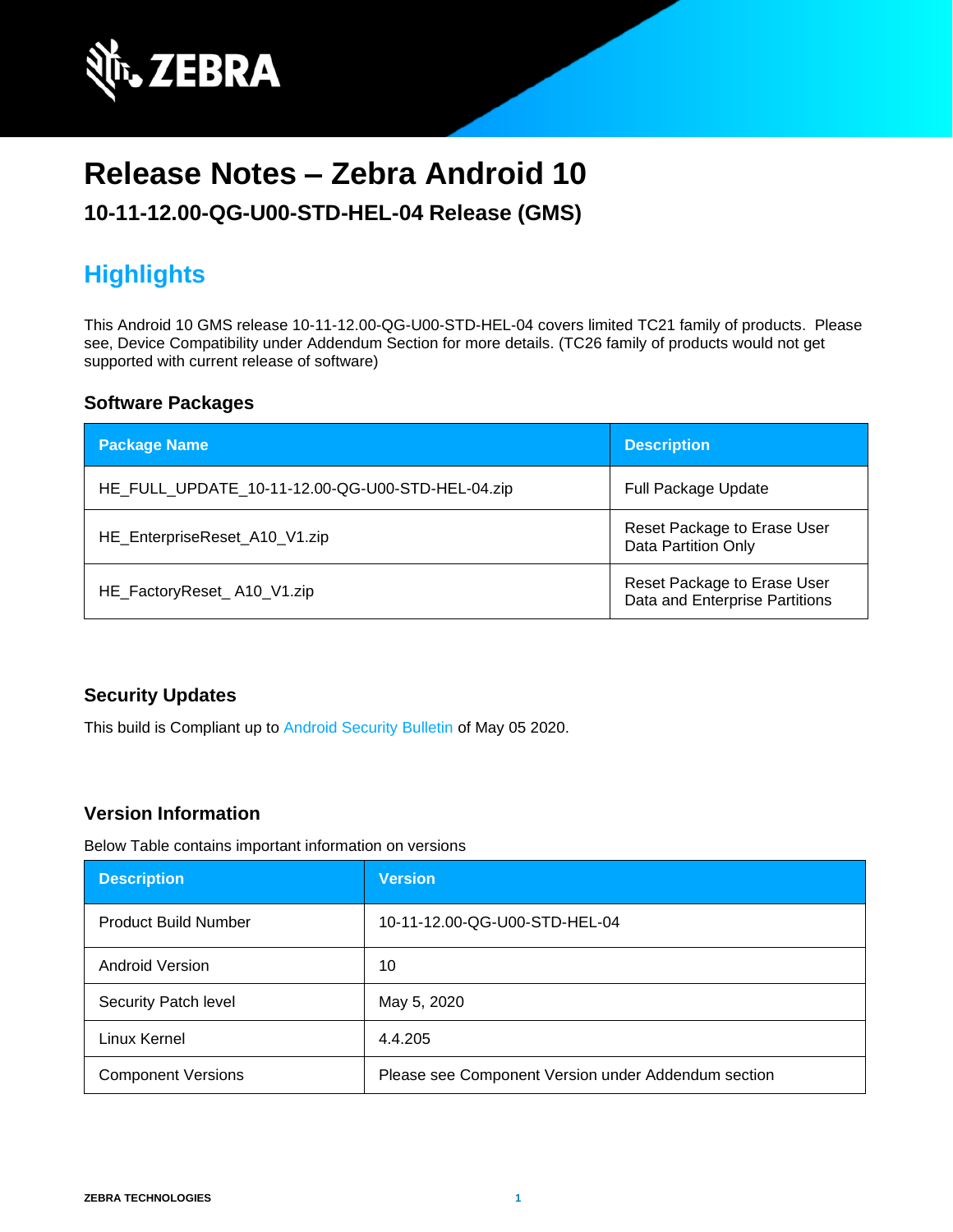

### **Device Support**

Newly supported devices in this release: **TC21**

This software release has been approved for use on the following devices.

| <b>Device</b><br><b>Family</b> | <b>Part Number</b> |                  | <b>Device Specific</b><br><b>Manuals and Guides</b> |
|--------------------------------|--------------------|------------------|-----------------------------------------------------|
| TC21                           | TC210K-01A222-A6   | TC210K-01A222-NA | <b>TC21 Home Page</b>                               |

#### **New Features**

- Mobility DNA ™ Professional Integrated Solutions comprising DataWedge, Device Diagnostics, EMDK, Enterprise Home Screen, MX Extensions and StageNow is pre-loaded and pre-licensed especially for TC21XX product line. To take Advantage of the complete Mobility DNA offering for TC21 a Mobility DNA Enterprise license is required. MDNA software can be divided into three categories. (For more information about Mobility DNA tools, please visit: [https://zebra.com/mobilitydna\)](https://zebra.com/mobilitydna)
	- ‒ **Bundled but not enabled** Mobility DNA Enterprise license will enable application and services that are bundled but not allowed without a license (please refer to<https://techdocs.zebra.com/licensing/about/> for a complete list of applications and services enabled with this license)
	- ‒ **Post loaded after MDNA License is installed** There are few applications such as Power Precision Console, Device Tracker (On Prem), Enterprise Keyboard and Device Central which still required to be downloaded separately and sideloaded as they are not pre-loaded with the device software even after installing the MDNA Enterprise License.
	- ‒ **A-la-carte** Third category of Applications and Services such as Enterprise Browser, PTT Pro etc.… requires individual A-la-carte licenses and some of them require Mobility DNA Enterprise License to function optimally (please refer to<https://techdocs.zebra.com/licensing/about/> for more details)

### **Resolved Issues**

None.

### **Usage Notes**

**None** 

#### **Known Issues**

- Current software does not support VoIP and other Voice functionality and this functionality is available starting next OS update.
- Picture Captured with "Night Mode" turned on does not improve the picture quality in low light conditions.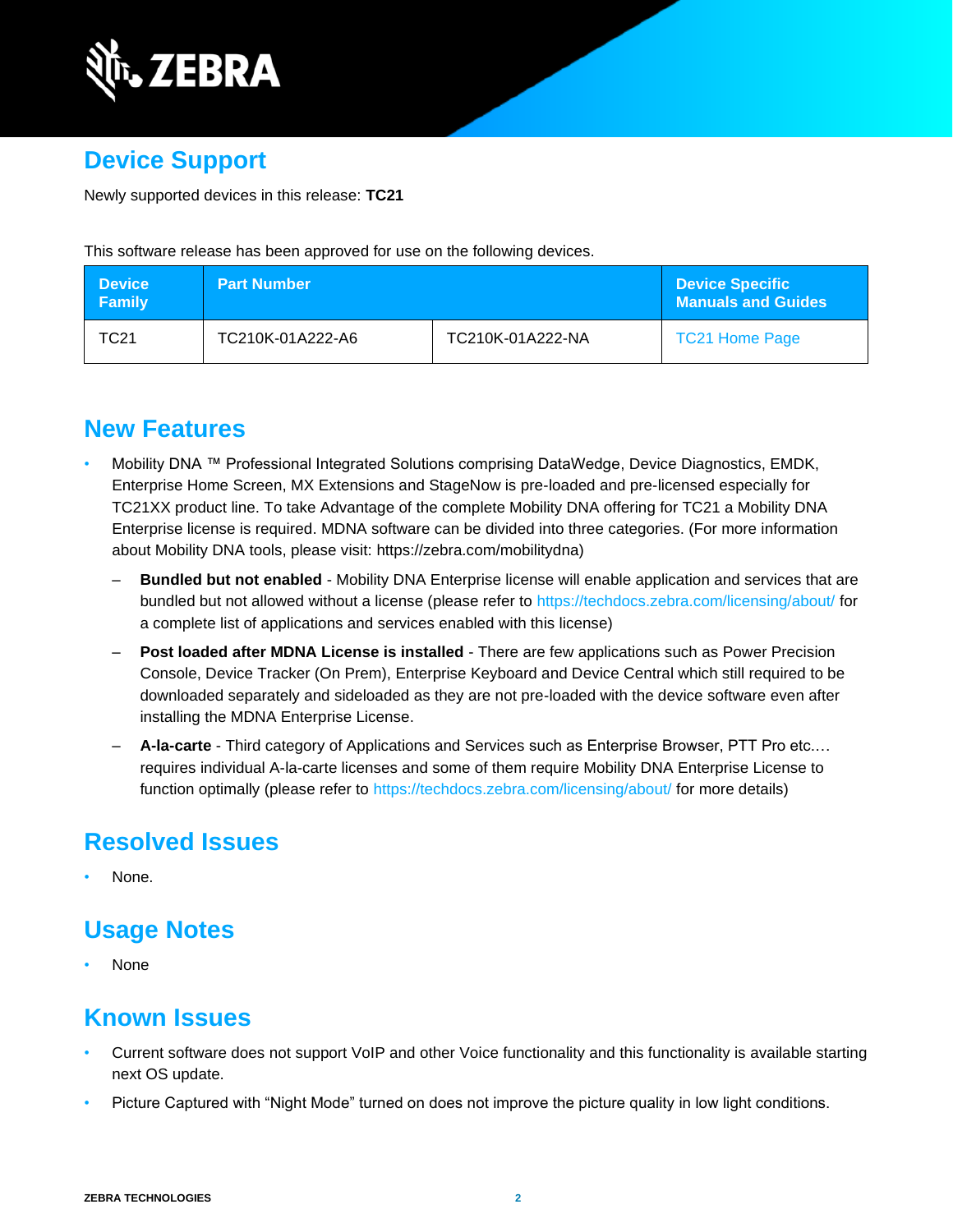

- Trigger Modes: Presentation Read Mode is preferred over Continuous Read Mode. If using Continuous Read mode, use a lower illumination brightness setting (e.g. 2) to ensure the scanner can work without interruption.
- Android Multiuser functionality is not supported with this version of software and would be supported with the next OS update.
- When a device admin blocks a settings application using the Device Policy Manager API 'setApplicationHidden()' , on a subsequent boot the device gets stuck in a reboot loop. For current version of software recommendation is to utilize MX Settings Manager or UI Manger to disable access to settings instead of using above API. This will be addressed in the next OS update.
- When an EMM agent is enrolled via QR Code, NFC Bump or ZeroTouch, access to "/sdcard" path is not granted to said EMM due to how legacy permissions are handled in Android 10. Alternative is to use StageNow software to enroll the EMM Agent or use AFW# method to enroll the EMM Agent. If one still would require using the three unsupported methods (QR Code, NFC and Zero Touch) it is advised to use "/data/tmp/public" folder path instead of "/sdcard" folder path.
- Due to USB peripheral power management policy enforced in current version of software, USB-C headset connected to the device will pause audio playback when device is suspended. This will be fixed next version of software.
- "Red Eye Reduction" feature disables the camera flash in the device hence, to enable the camera flash back please disable the red eye reduction feature.

#### **Important Links**

- [Installation and setup instructions](https://www.zebra.com/content/dam/zebra_new_ia/en-us/software/operating-system/helios/a10-os-update-instructions.pdf)
- [Zebra Techdocs](http://techdocs.zebra.com/)
- **[Developer Portal](http://developer.zebra.com/)**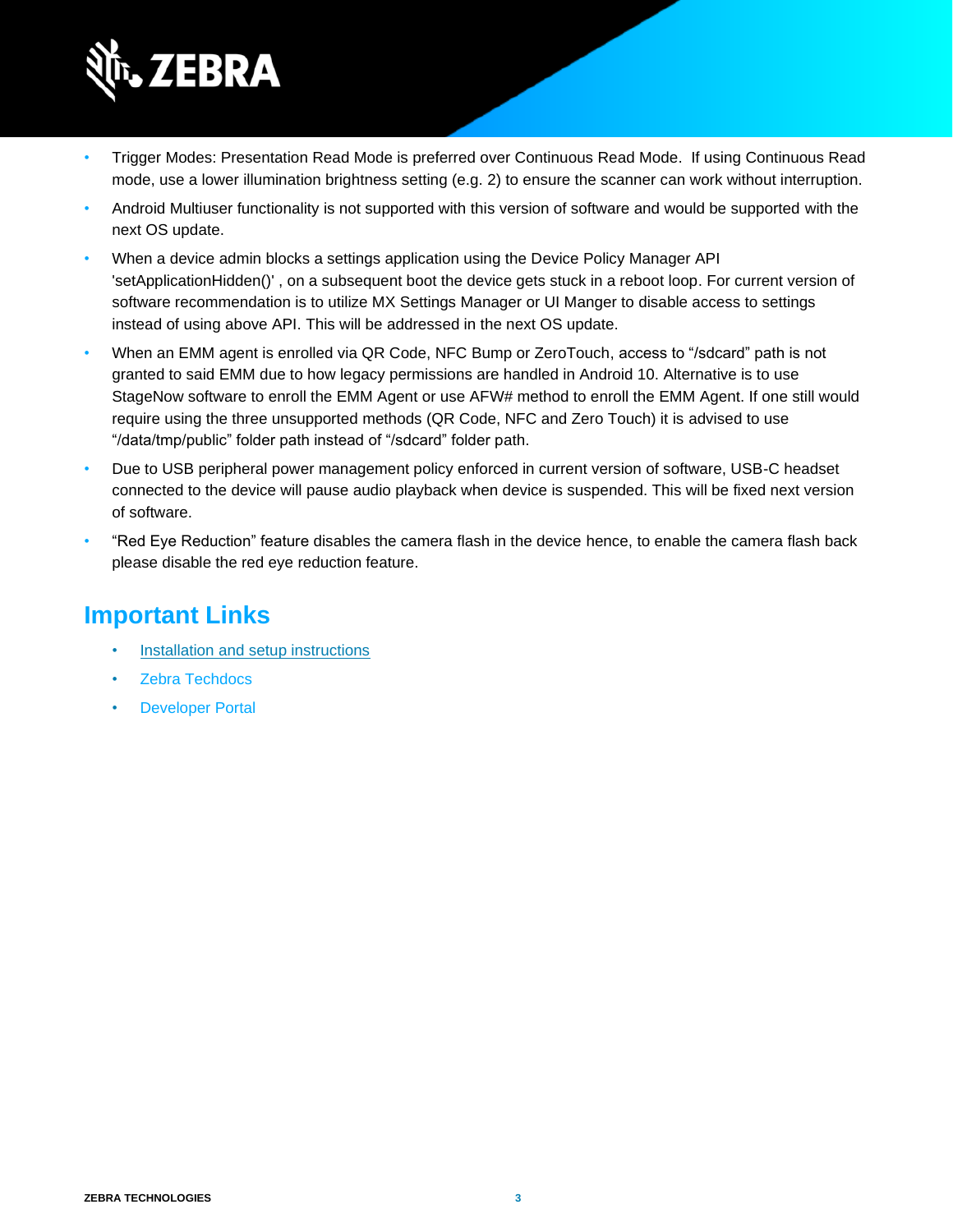

## **Addendum**

#### **Component Versions**

| <b>Component / Description</b>    | <b>Version</b>                         |
|-----------------------------------|----------------------------------------|
| <b>Acoustic Profiles</b>          | General: SQ1.5<br>Cellular: N/A        |
| AnalyticsMgr                      | 2.4.0.1254                             |
| Android SDK Level                 | 29                                     |
| Audio (Microphone and Speaker)    | 0.16.0.0                               |
| <b>Battery App</b>                | 1.0.8                                  |
| <b>Bluetooth Pairing Utility</b>  | 3.17                                   |
| Camera                            | 2.0.002(49-00)                         |
| DataWedge                         | 8.0.40                                 |
| Diagnostic Tool                   | 1.20.0.2                               |
| <b>EMDK</b>                       | 8.0.10.2621                            |
| <b>Files</b>                      | 10                                     |
| <b>GMS</b>                        | 10_202003                              |
| License Manager and License Agent | version 4.0.2 and version 4.0.31.3.2.0 |
| <b>MXMF</b>                       | 10.0.2.6                               |
| <b>NFC</b>                        | NFC_NCIHALx_AR18C0.a.3.0               |
| OEM info                          | 9.0.0.170                              |
| <b>OSX</b>                        | QCT.100.10.3.23                        |
| RXlogger                          | 6.0.3.0                                |
| <b>Scanning Framework</b>         | 27.0.19.0                              |
| StageNow                          | 4.2.6.6                                |
| Touch Panel (FW)                  | 06 (TC21)                              |
| <b>WLAN</b>                       | FUSION_QA_2_1.0.0.015_Q                |
| Zebra BlueTooth                   | 2.5                                    |